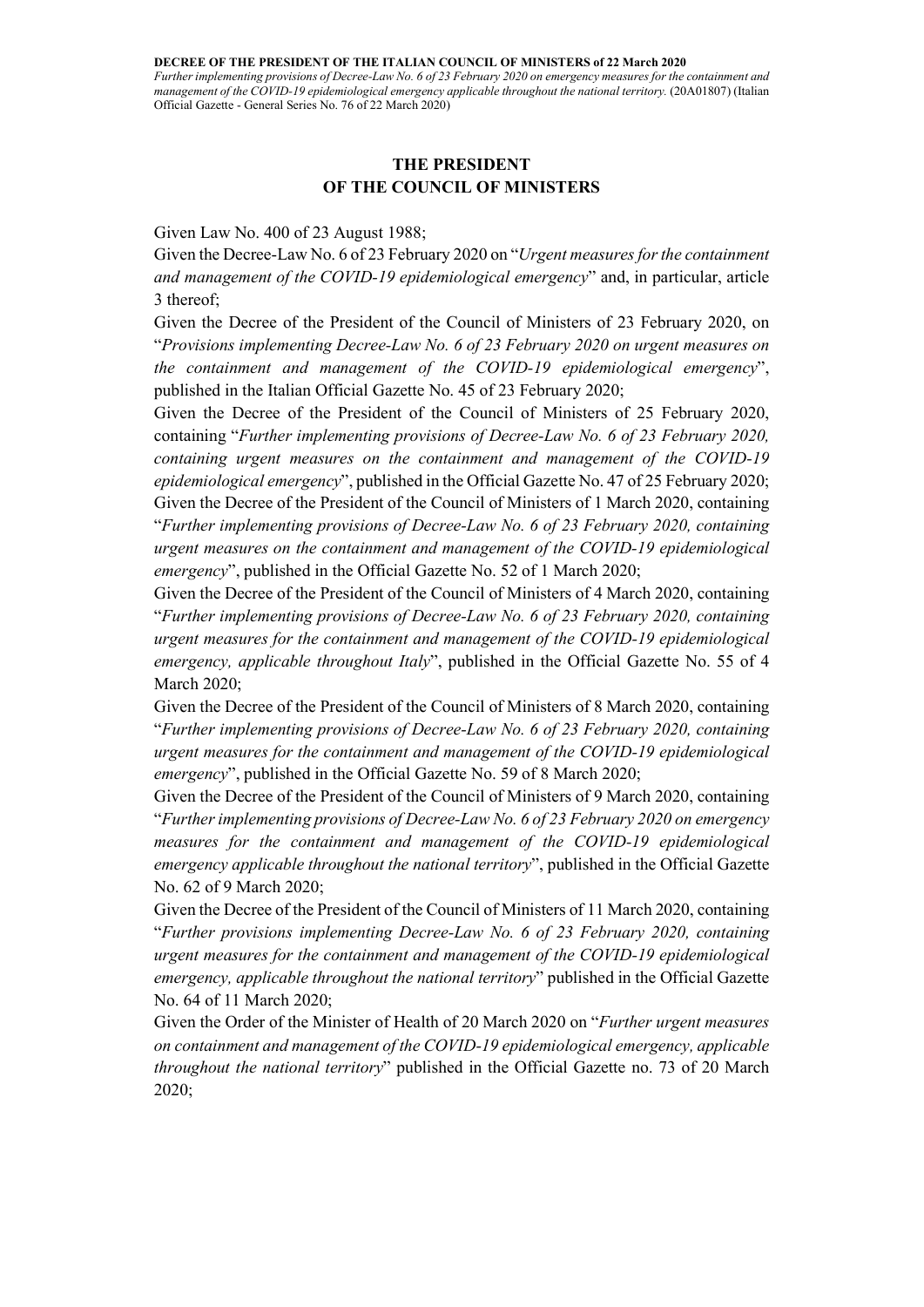Further implementing provisions of Decree-Law No. 6 of 23 February 2020 on emergency measures for the containment and management of the COVID-19 epidemiological emergency applicable throughout the national territory. (20A01807) (Italian Official Gazette - General Series No. 76 of 22 March 2020)

Given the Order of the Minister of the Interior and the Minister of Health of 22 March 2020 on "Further urgent measures on containment and management of the COVID-19 epidemiological emergency, applicable throughout the national territory";

Whereas the World Health Organisation on 30 January 2020 declared the COVID-19 outbreak to be a public health emergency of international concern;

Given the resolution of the Council of Ministers of 31 January 2020, which declared, for six months, a state of emergency on national territory relating to the health risk associated with the onset of diseases caused by transmissible viral agents;

Given the evolution of the epidemiological situation, the particularly widespread nature of the epidemic and the increase in cases on national territory;

Considering it necessary to implement further measures for the containment and management of the COVID-19 epidemiological emergency throughout the country;

Considering, moreover, that the supranational dimensions of the epidemic phenomenon and the involvement of several areas on national territory make it necessary to take measures to ensure uniformity in the implementation of the prophylaxis programmes developed at international and European level;

Considering the recommendations of the Scientific Technical Committee referred to in article 2 of the Ordinance of the Head of the Department of Civil Protection on 3 February 2020, No. 630, at its meetings of 28 February 2020 and 1 March 2020;

On the proposal of the Minister of Health, having heard the Ministers of the Interior, Defence, Economy and Finance, as well as the Ministers of Education, Justice, Infrastructure and Transport, University and Research, Agricultural, Food and Forestry Policies, Cultural Heritage and Activities and Tourism, Labour and Social Policies, Public Administration, Regional Affairs and Autonomies, and having heard the President of the Conference of Presidents of the Regions;

## DECLARES

# Article 1

## (Urgent measures to contain the contagion throughout the national territory)

1. In order to counter and contain the spread of the COVID-19 virus, the following measures shall be taken throughout the country:

a) all industrial and commercial production activities, with the exception of those listed in Annex 1 and subject to the following provisions, shall be suspended. Professional activities shall not be suspended and the provisions of article 1, point 7, of the Decree of the President of the Council of Ministers of 11 March 2020 shall not be affected. For public administrations, the provisions of article 87 of Decree-Law No. 18 of 17 March 2020 shall not be affected. For commercial activities, the provisions of the Decree of the President of the Council of Ministers of 11 March 2020 and the Order of the Minister of Health of 20 March 2020 shall not be affected. The list of codes set out in Annex 1 may be amended by Decree of the Ministry of Economic Development, upon consultation with the Ministry of Economy and Finance;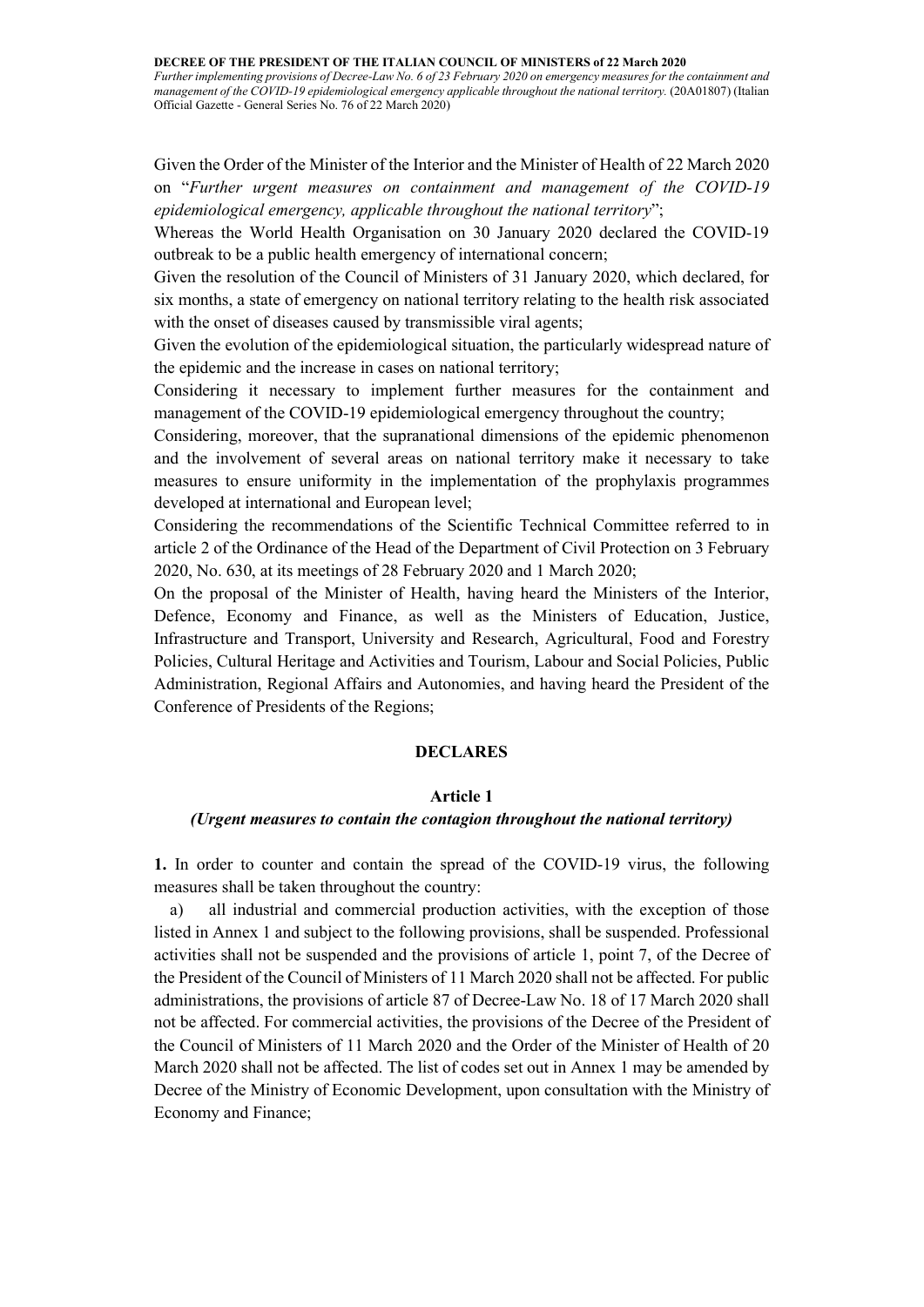b) it is forbidden for all individuals to move or travel, by public or private means of transport, to a municipality other than the one in which they are currently located, except for proven working needs, of absolute urgency or for health reasons; consequently, in article 1, paragraph 1, letter a) of the Decree of the President of the Council of Ministers of 8 March 2020 the words ". It is permitted to return to one's own domicile, home or residence" are deleted;

c) production activities which would be suspended in accordance with point a) above may in any case continue if they are carried out remotely or through smart working;

d) the activities that are functional to ensure the continuity of the supply chains of the activities listed in Annex 1, as well as of the public utilities and essential services referred to in letter e), remain always allowed, subject to notification to the Prefect of the province where the production activity is located, in which the companies and administrations benefiting from the products and services related to the permitted activities are specifically indicated; the Prefect may suspend the above activities if he/she considers that the conditions referred to in the previous period do not exist. Until the adoption of the measures of suspension of the activity, it is legitimately exercised on the basis of the notification made;

e) activities that provide services of public utility, as well as essential services referred to in Law No. 146 of 12 June 1990, are in any case allowed. However, the suspension of the service of opening to the public of museums and other institutions and places of culture referred to in article 101 of the Code of Cultural Heritage, as well as services concerning education where not provided at a distance or remotely within the limits currently permitted, shall not be affected;

f) production, transport, marketing and delivery of pharmaceuticals, health technology and medical-surgical devices as well as agricultural and food products is always allowed. Any activity that is in any case functional to deal with the emergency is also permitted;

g) the activities of plants with a continuous production cycle are allowed, subject to notification to the Prefect of the province where the production activity is located, whose interruption would result in serious damage to the plant itself or a danger of accidents. The Prefect may suspend the aforesaid activities if he/she considers that the conditions of the previous period do not exist. Until the measures of suspension of the activity are adopted, it shall be legitimately exercised on the basis of the declaration made. In any case, the activity of the aforesaid plants aimed at guaranteeing the provision of an essential public service shall not be subject to notification;

h) the activities of the aerospace and defence industry, as well as other activities of strategic importance for the national economy, are permitted, subject to authorisation from the Prefect of the province where the production activities are located.

2. The Prefect shall inform the President of the Region or Autonomous Province, the Minister of the Interior, the Minister of Economic Development, the Minister of Labour and Social Policy and the police of the notifications received and the measures adopted.

3. Companies whose activities are not suspended shall comply with the contents of the common protocol for the regulation of measures to combat and contain the spread of the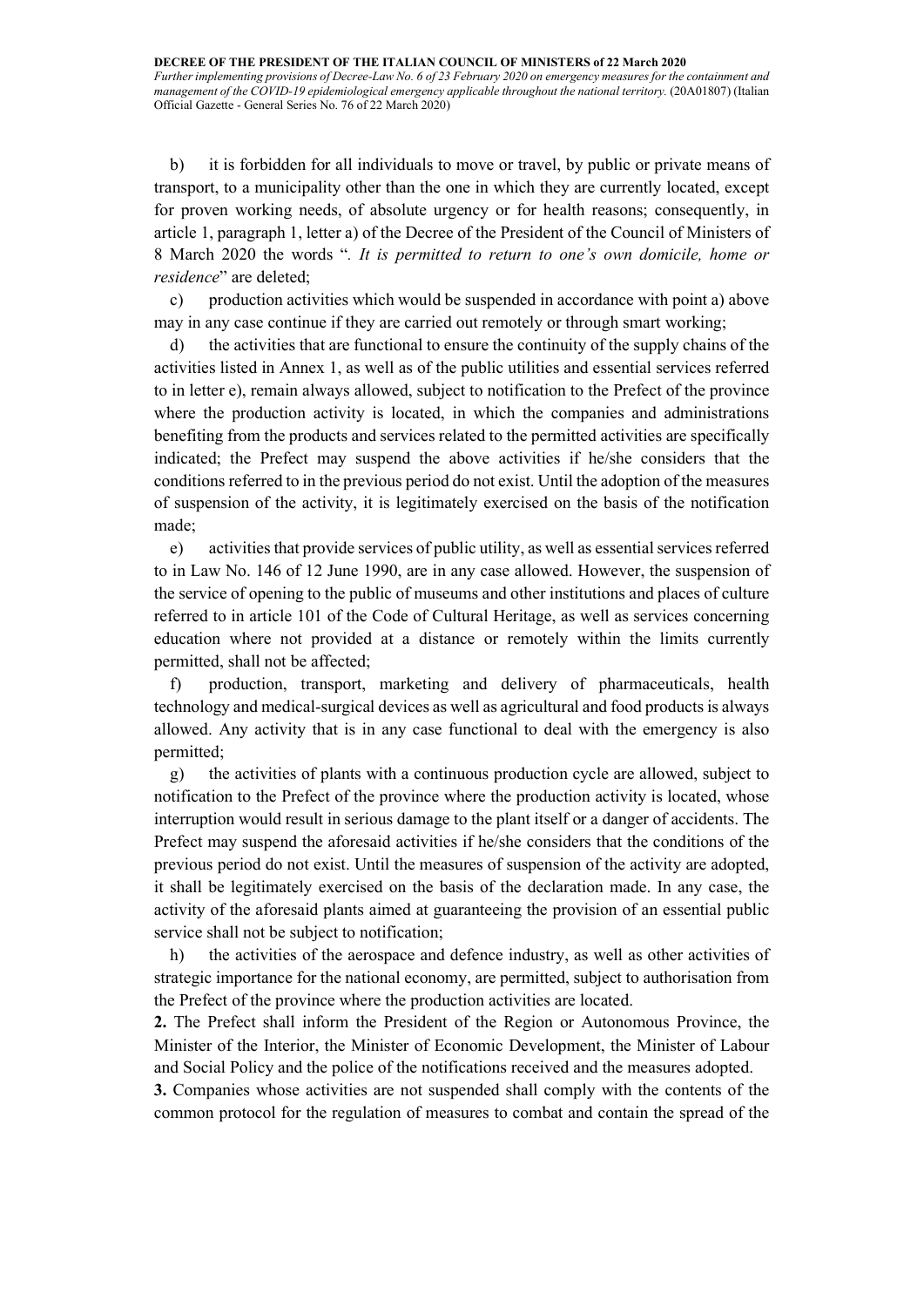DECREE OF THE PRESIDENT OF THE ITALIAN COUNCIL OF MINISTERS of 22 March 2020 Further implementing provisions of Decree-Law No. 6 of 23 February 2020 on emergency measures for the containment and management of the COVID-19 epidemiological emergency applicable throughout the national territory. (20A01807) (Italian Official Gazette - General Series No. 76 of 22 March 2020)

COVID-19 virus in the workplace signed on 14 March 2020 between the Government and the social parties.

4. Companies whose activities are suspended as a result of this Decree shall complete the activities necessary for the suspension by 25 March 2020, including the shipment of goods in stock.

# Article 2 (Final provisions)

1. The provisions of this Decree shall take effect from 23 March 2020 and shall be effective until 3 April 2020. They shall apply, cumulatively, to those set forth in the Decree of the President of the Council of Ministers of 11 March 2020 as well as to those set forth in the Order of the Minister of Health of 20 March 2020 whose terms of effectiveness, already set at 25 March 2020, are both extended to 3 April 2020.

2. The provisions of this Decree shall apply to the Special Statute Regions and the Autonomous Provinces of Trento and Bolzano in accordance with their respective statutes and implementing rules.

Rome, 22 March 2020

 The President of the Council of Ministers **Conte** 

The Ministry of Health Speranza

Registered at the Court of Auditors on 11 March 2020 Office for Monitoring the Acts of the Presidency of the Council of Ministers, the Ministry of Justice and the Ministry of Foreign Affairs, Registration No. 521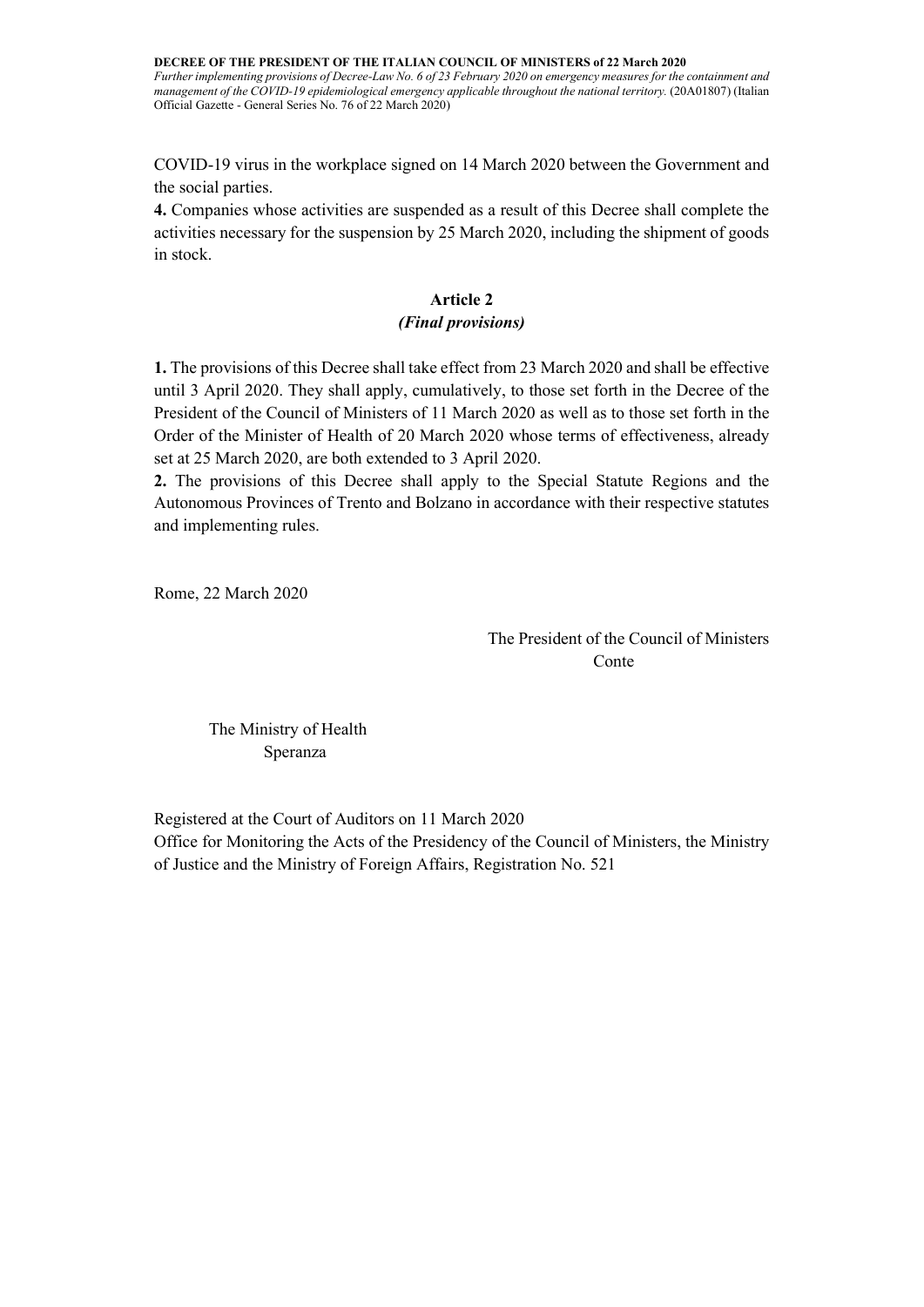Further implementing provisions of Decree-Law No. 6 of 23 February 2020 on emergency measures for the containment and management of the COVID-19 epidemiological emergency applicable throughout the national territory. (20A01807) (Italian Official Gazette - General Series No. 76 of 22 March 2020)

Annex 1

| <b>NACE CODES</b> | <b>ACTIVITY DESCRIPTION</b>                                                                                    |
|-------------------|----------------------------------------------------------------------------------------------------------------|
| 01                | Crop and animal production                                                                                     |
| 03                | Fishing and aquaculture                                                                                        |
| 05                | Mining of hard coal                                                                                            |
| 06                | Extraction of crude petroleum and natural gas                                                                  |
| 09.1              | Support activities for petroleum and natural gas extraction                                                    |
| 10                | Manufacture of food products                                                                                   |
| 11                | Manufacture of beverages                                                                                       |
| 13.96.20          | Manufacture of other technical and industrial textiles                                                         |
| 13.94             | Manufacture of cordage, rope, twine and netting                                                                |
| 13.95             | Manufacture of non-woven and articles made from non-woven,<br>(except apparel)                                 |
| 14.12.00          | Manufacture of workwear                                                                                        |
| 16.24.20          | Manufacture of wooden containers                                                                               |
| 17                | Manufacture of paper and paper products                                                                        |
| 18                | Printing and reproduction of recorded media                                                                    |
| 19                | Manufacture of coke and refined petroleum products                                                             |
| 20                | Manufacture of chemicals and chemical products                                                                 |
| 21                | Manufacture<br>of<br>basic<br>pharmaceutical<br>products<br>and<br>pharmaceutical preparations                 |
| 22.1              | Manufacture of rubber products                                                                                 |
| 22.2              | Manufacture of plastics products                                                                               |
| 23.19.10          | Manufacture of laboratory, hygienic and pharmaceutical<br>glassware                                            |
| 26.6              | Manufacture of irradiation, electromedical and electrotherapeutic<br>equipment                                 |
| 27.1              | Manufacture of electric motors, generators, transformers and<br>electricity distribution and control apparatus |
| 28.3              | Manufacture of agricultural and forestry machinery                                                             |
| 28.93             | Manufacture of machinery for food, beverage and tobacco<br>processing (including parts and accessories)        |
| 28.95.00          | Manufacture of machinery for paper and paperboard production<br>(including parts and accessories)              |
| 28.96             | Manufacture of plastics and rubber machinery (including parts<br>and accessories)                              |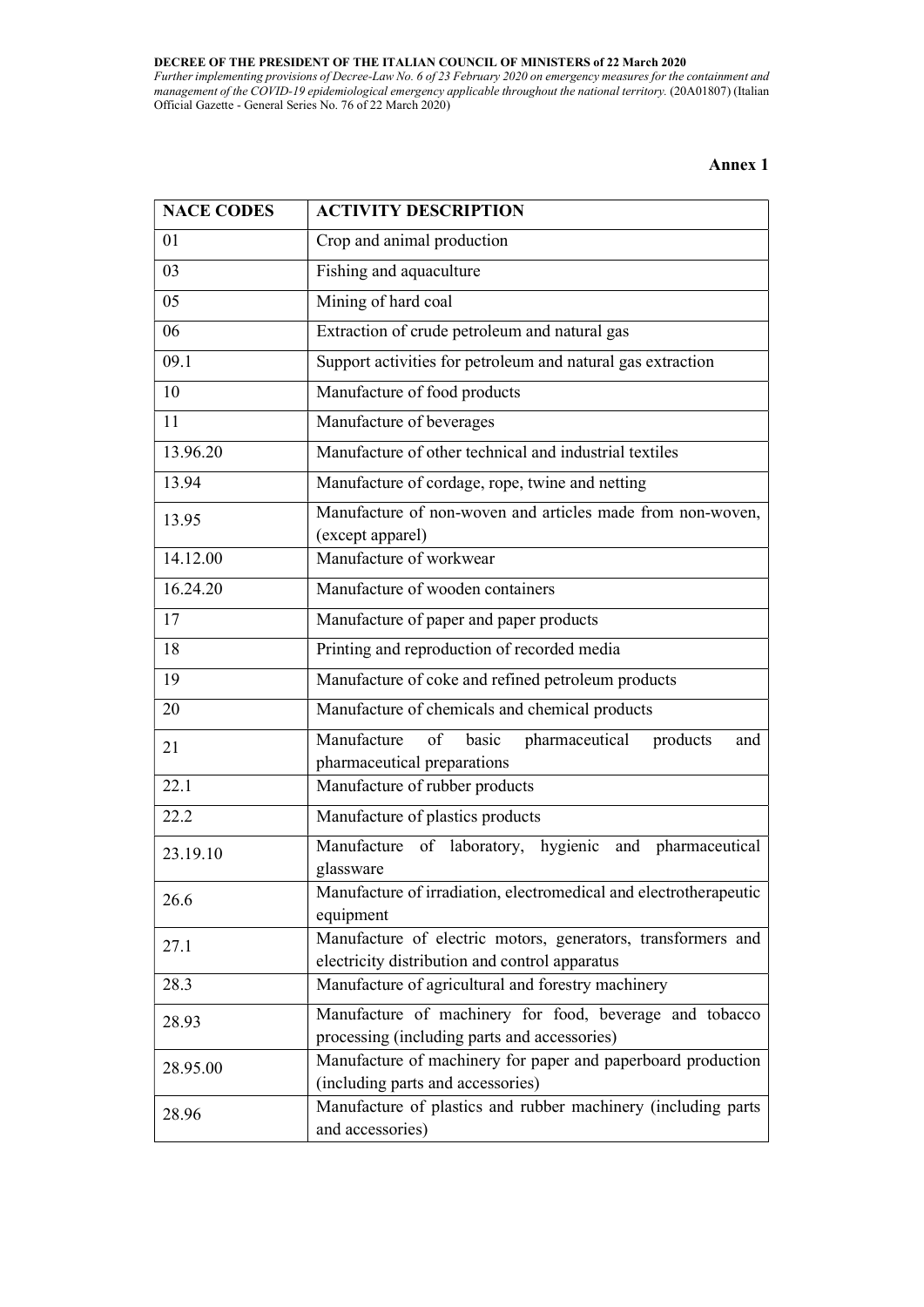Further implementing provisions of Decree-Law No. 6 of 23 February 2020 on emergency measures for the containment and management of the COVID-19 epidemiological emergency applicable throughout the national territory. (20A01807) (Italian Official Gazette - General Series No. 76 of 22 March 2020)

| 32.50                | Manufacture of medical and dental instruments and supplies                       |
|----------------------|----------------------------------------------------------------------------------|
| 32.99.1              | Manufacture of protective safety equipment and protective safety<br>clothing     |
| 32.99.4              | Manufacture of coffins                                                           |
| 33                   | Repair and installation of machinery and equipment                               |
| 35                   | Electricity, gas, steam and air conditioning supply                              |
| 36                   | Water collection, treatment and supply                                           |
| 37                   | Sewerage                                                                         |
| 38                   | Waste collection, treatment and disposal activities; materials<br>recovery       |
| 39                   | Remediation activities and other waste management services                       |
| 42                   | Civil engineering                                                                |
| 43.2                 | Electrical, plumbing and other construction installation activities              |
| 45.2                 | Maintenance and repair of motor vehicles                                         |
| 45.3                 | Sale of motor vehicle parts and accessories                                      |
| 45.4                 | Sale, maintenance and repair of motorcycles and related parts and<br>accessories |
| 46.2                 | Wholesale of agricultural raw materials and live animals                         |
| 46.3                 | Wholesale of food, beverages and tobacco                                         |
| 46.46                | Wholesale of pharmaceutical goods                                                |
| 46.49.2              | Wholesale of books, magazines and newspapers                                     |
| 46.61                | Wholesale of agricultural machinery, equipment and supplies                      |
| 46.69.19             | Wholesale of other machinery and transport equipment                             |
| 46.69.91             | Wholesale of other machinery and equipment for scientific<br>purposes            |
| 46.69.94             | Wholesale of fire and accident prevention products                               |
| 46.71                | Wholesale of petroleum products and transport lubricants and of<br>heating fuels |
| 49                   | Land transport and transport via pipelines                                       |
| 50                   | Water transport                                                                  |
| 51                   | Air transport                                                                    |
| 52                   | Warehousing and storage and support activities for transportation                |
| 53                   | Postal and courier activities                                                    |
| 55.1                 | Hotels and similar accommodation                                                 |
| J (from 58 to $63$ ) | Information and communication services                                           |